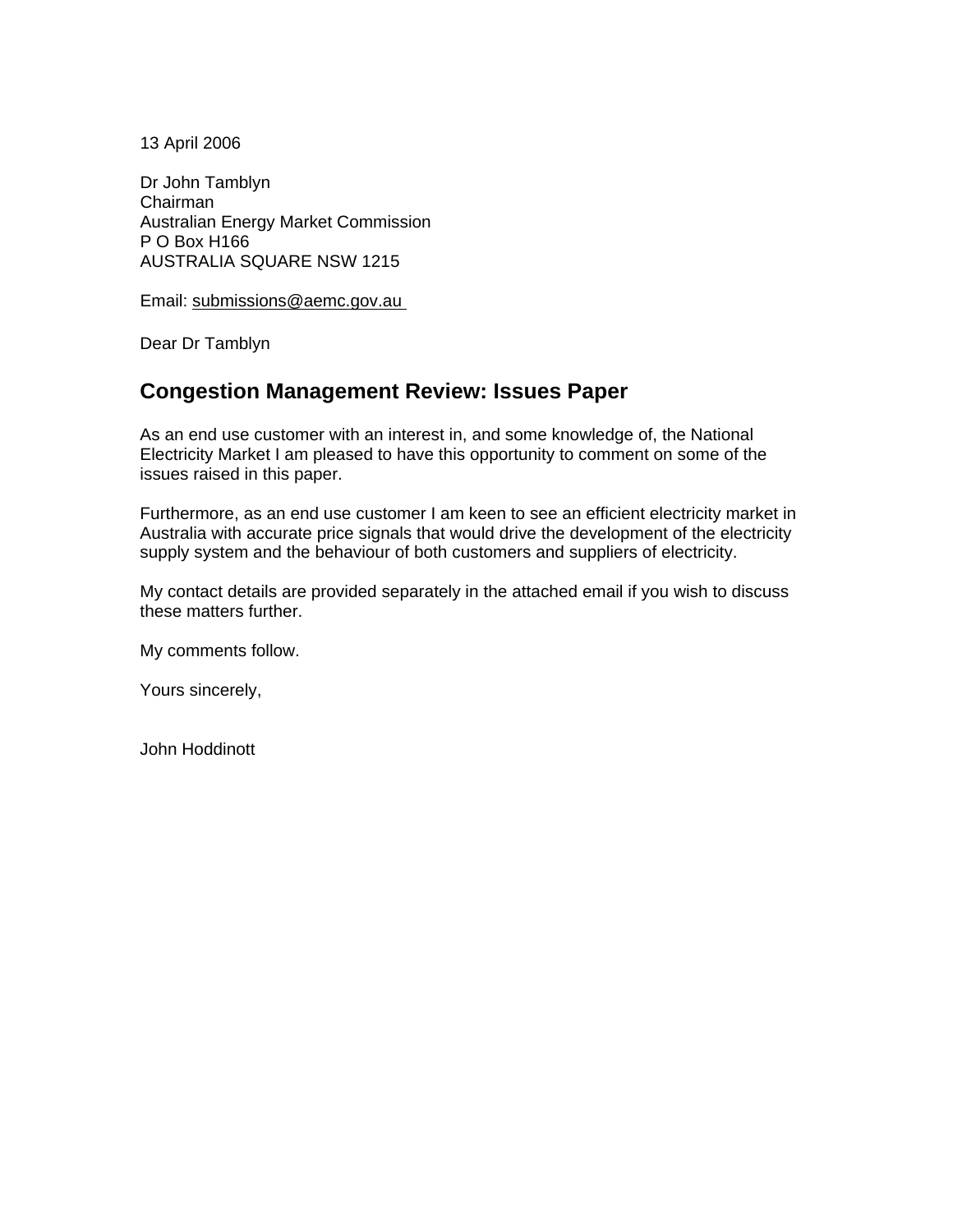# **Question 13**

## **Does the current design of IRSR units impact the ability of participants to efficiently manage inter-regional price risk?**

The SRA process was originally created to provide the funds to under-write inter-regional hedges and as such the SRA unit was never intended to be the instrument to directly manage inter-regional price risk.

There are a number of factors that limit the usefulness of the SRA units in this role and potentially restrict trade between regions. These factors include:

- $\blacksquare$  the SRA units are specified as percentages of IRSR rather than in MWs therefore they are not directly compatible with other hedging instruments;
- the SRA unit approximates a firm hedge only if the directional interconnector is congested at its nominal capacity. It performs badly when a significant price difference is due to transmission losses or the interconnector capacity is significantly below the nominal value;
- **•** payments relate to the IRSR on specific directional interconnectors therefore no payment is received if the relevant interconnector is out of service;
- if the relevant regional reference nodes are not in adjacent regions then it is necessary to specify the path (ie all of the directional interconnectors) needed to form a path between the relevant regional reference nodes. This may not be too difficult at the moment with a linear arrangement of regions, but it could be quite complex if, following a region boundary change, looped regions exist.

A potential issue may occur, if the CRA proposal for a CSP/CSC regime was implemented. In this case participants would manage their intra-regional price risk using CSCs, which are a hedging instrument specified in MWs, and their inter-regional price risk using SRA units. It would be preferable that all inter-locational price risk be managed using a single type of instrument. The financial transmission right (FTR) would be a suitable instrument – it enables the participant to specify the quantity of MWs to be hedged and the two locations whose price difference is creating the risk. The most common form of FTR is referred to as an obligation and should be compatible with the swap contract currently used for energy trading.

Even if the CSP/CSC regime was not implemented, an FTR could still be used. In this case the only locations that could be specified are regional reference nodes. Unlike the SRA unit the FTR is not path specific and is thus much easier for participants to use when hedging between non-adjacent regions.

Also of concern is the performance of the SRA mechanism and the benefits to end use customers.

According to NEMMCO's Settlement Residue Committee report for the period 1 July 2004 to 30 June 2005, the SRA has over the 6 years of its operation received \$540M in auction proceeds from participants. These proceeds are then paid to the TNSPs who are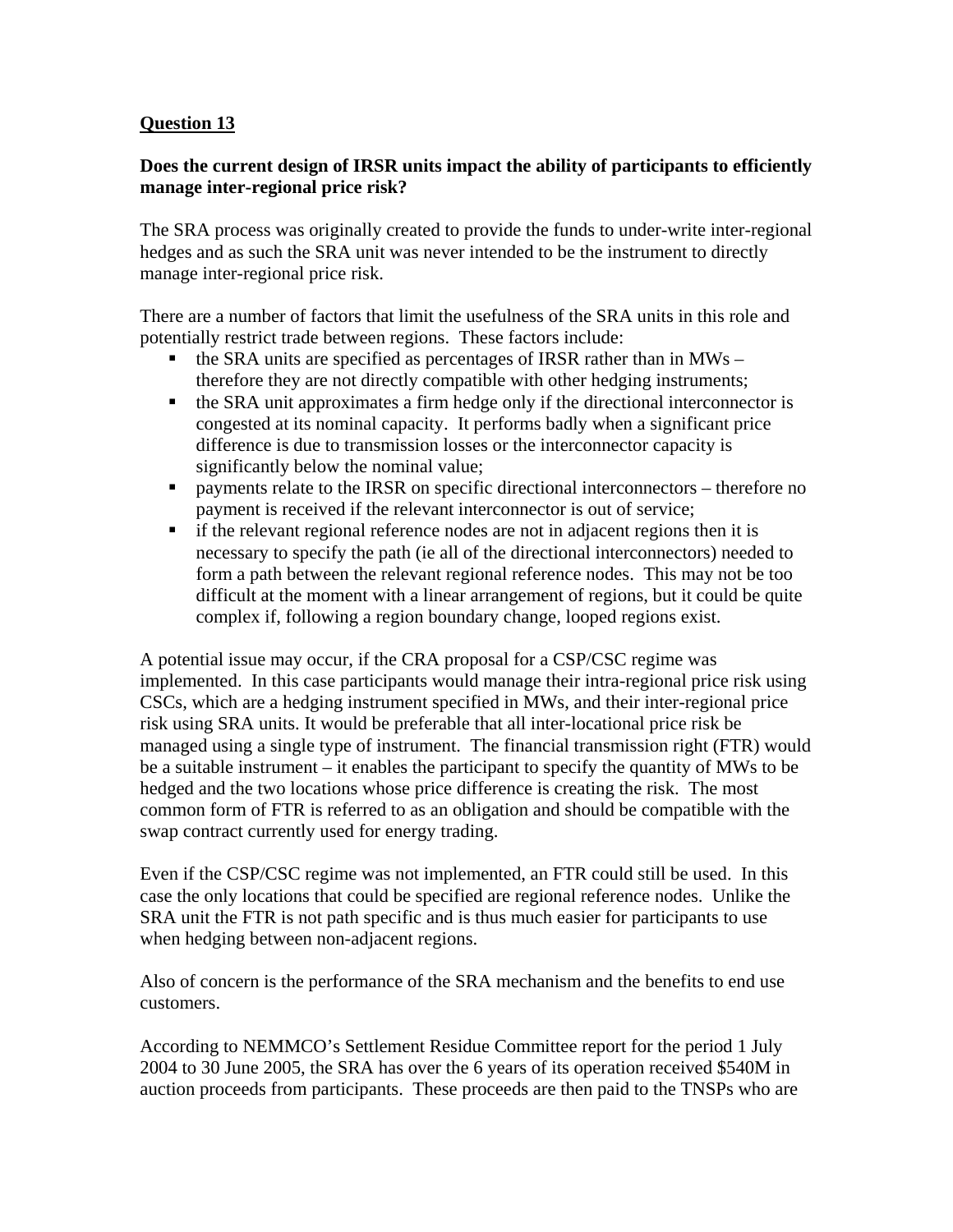obligated to use them to reduce network charges thus benefiting end use customers. During this same period the participants holding SRA units have received \$756M. This suggests that end users may have lost \$216M over 6 years from this process. The validity of this statement depends on how the participants have used the IRSR payments they have received and this information is not readily available.

Another view of SRA performance is the average return received by investors in the SRA. The SRA unit(s) has a term of three months. On average the proceeds every three months has been \$22.5M and the return to participants has been \$31.5M – this is an average return of 40% in three months. While the SRA unit is a risky product a quarterly return of 40% does seem excessive. This result may be attractive to speculators and a NECA survey in 2000 and found that approximately half the SRA units purchased were used for speculation. The current extent of speculative sales is unknown, but it would not be surprising to find that it was now in the majority. It is important to establish if the end use customer is gaining sufficient benefit from the SRA process to justify its existence.

#### **Question 18**

### **Is the proposed 'staged approach' to congestion management an appropriate framework? Is it the most effective response to those problems? Is it technically and commercially feasible?**

The proposed staged approach including regional boundary changes, the pricing of material congestion and the possibility of building out this congestion if it is economic to do so appears to be a relatively simple and logical approach to the problems arising from significant congestion in the electricity transmission system. It is a central planning approach and as such, providing one necessary requirement is met, it should be an efficient solution to this problem.

The necessary requirement is an accurate prediction of where significant congestion is likely to occur. Modellers certainly have the techniques to determine these features of the transmission system provided their assumptions about the future are correct.

Similar work has been undertaken for the PJM system with less than satisfactory results. The following extract indicates the difficulty PJM had.

*"The accumulating experience in PJM is well documented and amply illustrates the point. In one outside study intended to support the development of zonal pricing and decentralized congestion management through something like a flowgate model, a set of 28 constraints were identified as important and analyzed for the variations in the equivalent of a PTDF table. While 28 may seem a large number and difficult to deal with in assembling the capacity rights to use the transmission system, it turned out not to be large enough. In the event, the first six months of operation of locational pricing in PJM found 43 constraints actually binding. Most importantly, none of these actual constraints were in the list of 28*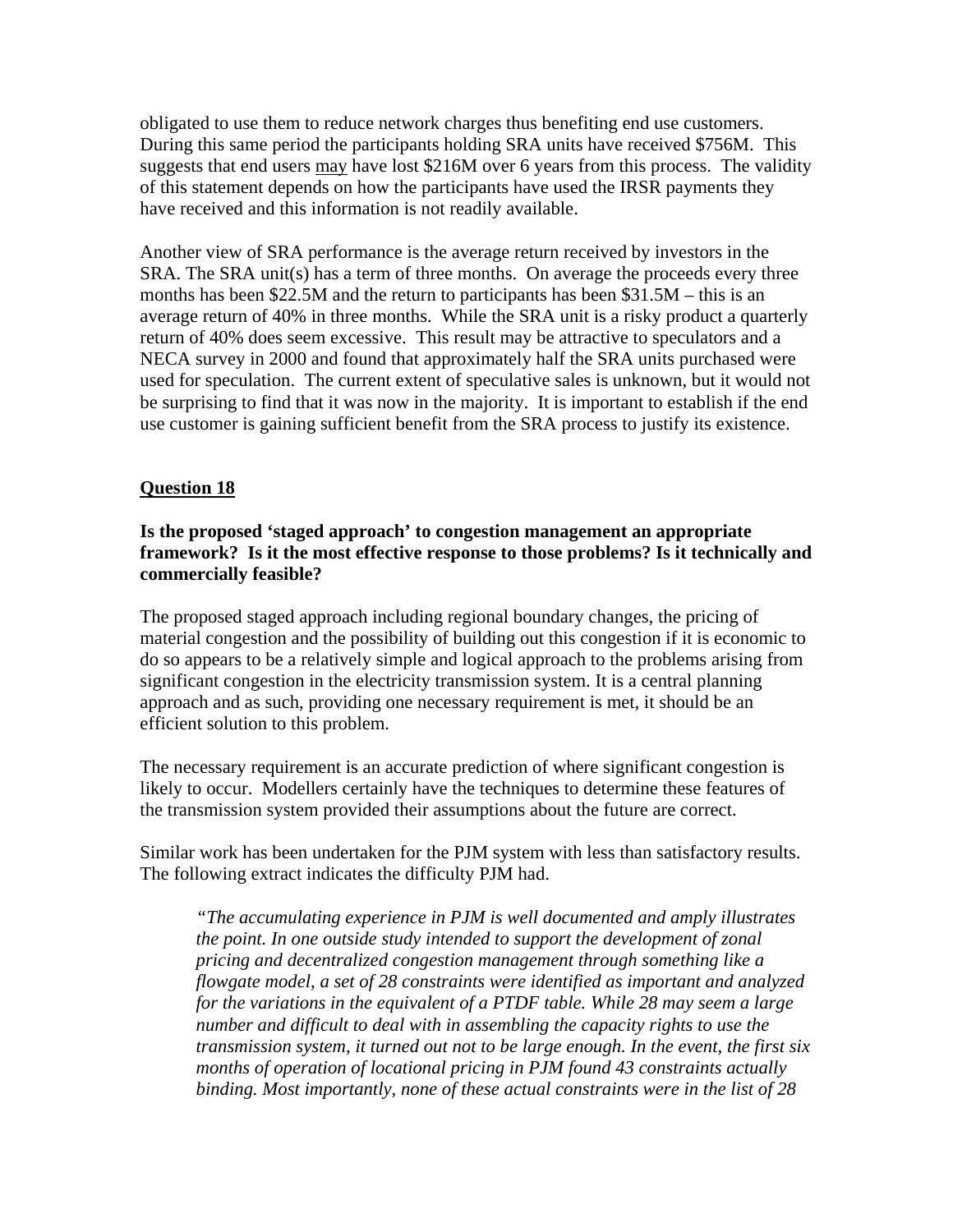*supposedly easy-to-identify flowgates. This suggests the magnitude of the difficulties faced when predicting which constraints will be binding. And the list of real constraints continues to grow. Over the period January 1998 to April 2000, there were 161 unique constraints that produced congestion and different locational prices in PJM. Apparently a complete flowgate model would require purchase of at least 161 capacity rights to secure a single point-to-point transaction. And the list is growing."[1](#page-3-0)*

Can we be confident that the NEM will not encounter similar difficulties? There has already been some NEM experience that indicates the difficulty of the problem. This occurred in the first few years of the SRA when reserve prices were being set and 3 different modellers were employed by NEMMCO to simultaneously forecast the IRSR. The modellers were asked to provide a single value of IRSR for each month for a given 12-month period. The values provided by the modellers varied considerably both from each other and from the actual IRSR that occurred.

These issues with forecasting have occurred when trying to forecast significant congestion less than 2 years into the future. With the inclusion of regional boundaries in this staged approach to congestion management the required forecast must extend out to approximately 10 years.

How accurate are these forecasts likely to be and what happens if the forecasts produce the incorrect regional boundaries and/or fail to identify materially significant congestion? Will the difficulty in forecasting reduce or even eliminate the benefits of regional pricing?

#### **Question 24**

 $\overline{a}$ 

# **To what extent will firming-up IRSRs facilitate inter-regional trade? What is the best approach to firming up IRSRs and how would this work?**

The main issue to address in providing a firm inter-regional (or inter-locational hedge) is to determine which party (or parties) will be responsible for ensuring revenue adequacy.

In an FTR regime as briefly described before (and ignoring transmission losses), revenue adequacy is guaranteed from the settlement residue provided that all of the FTRs sold are simultaneously feasible for a given transmission network model and that the actual capacity of the transmission elements equals or exceeds the capacities specified in the model. Simultaneous feasibility means that it is possible to dispatch the generation so that all power transfers implied by the FTRs can be realised at the same time. It should be noted that in reality the generation never has to be dispatched in this manner, but only that it is possible to do so. The transmission network model forms part of the allocation algorithm and this algorithm may also include additional constraints to cater for other network limits such as stability.

<span id="page-3-0"></span><sup>&</sup>lt;sup>1</sup> William W Hogan "Flowgate Rights and Wrongs"  $p20 - 20$  August 2000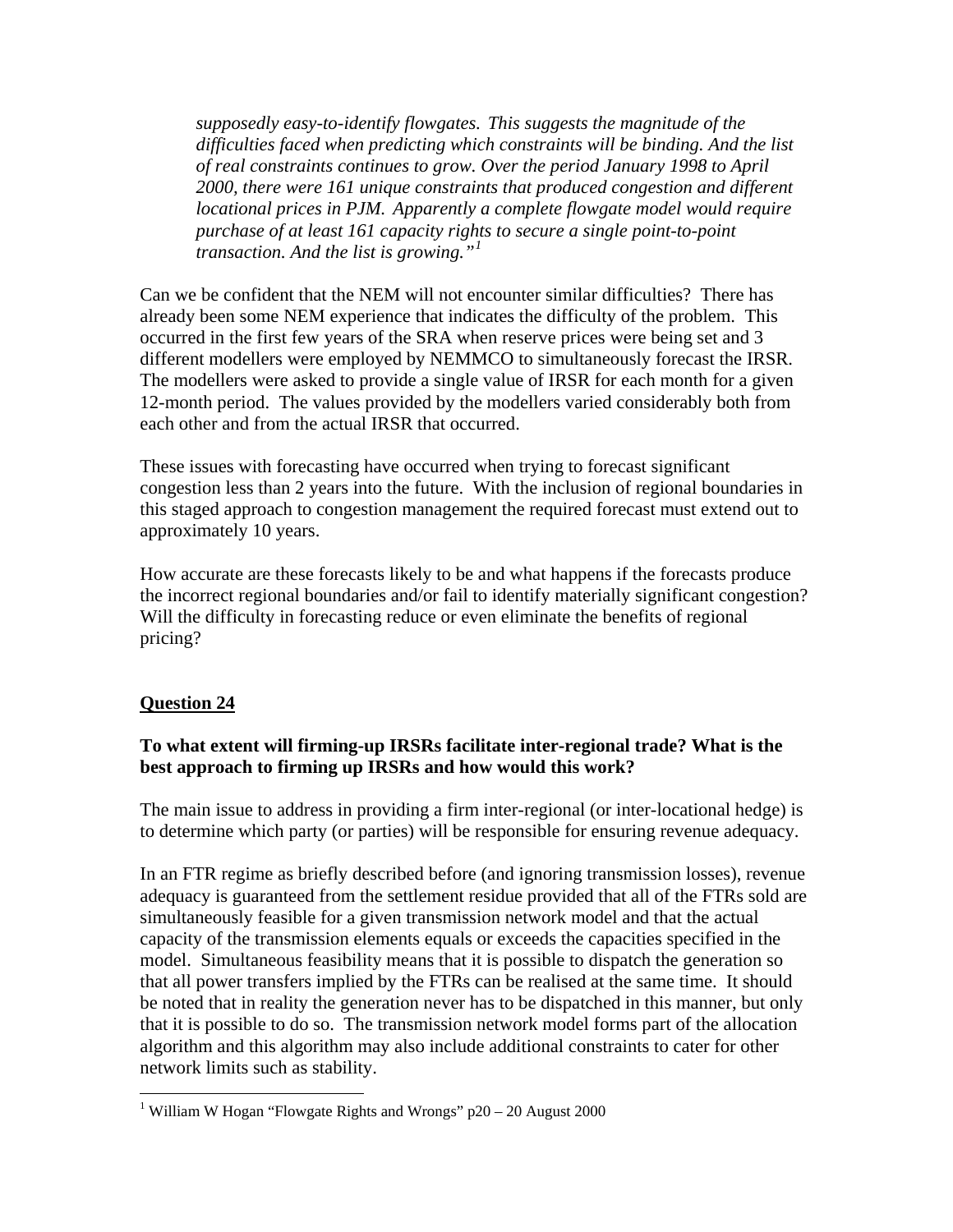Ideally the capacities of the network elements and the magnitude of network limits should be specified and guaranteed (perhaps subject to some form of FM provision) by the asset owners. Effectively the network owner would be underwriting the FTR. I understand that in the market operated by the New York ISO, transmission network owners have a role in the provision of a firm(er) FTR type product.

Alternatively an independent party could be responsible for assigning network limits and operating the algorithm. This party would have to receive the best available estimates of these capacities from the asset owners together with all available information that could impact these values and then adjust them based on their assessment of the risk of the estimated capacity not being available. This party would most likely need to have the capability to manage large surpluses and deficits for sustained periods of time if a fully firm product was to be offered.

The replacement of the existing SRA process with an FTR regime enables a firmer product to be offered as the available settlement residues are pooled to ensure a payment is always available to the relevant FTR holders. This contrasts to the SRA unit where payments are related to the IRSR on specific links. The holder of an SRA unit trying to manage a significant inter-regional price risk would receive no payment if that link were unavailable when that price difference occurred.

When FTRs are being discussed, their development and operation in PJM is often cited as the example. If FTRs are discussed with respect to the NEM it is important to note that locational prices in PJM are determined exclusive of transmission losses. Thus the PJM approach cannot be readily transferred to the NEM.

Variations have been implemented or proposed for other markets that incorporate transmission losses. The approach adopted by the NYISO for their transmission congestion contracts (TCCs) provides a hedge for the congestion component only, of the locational price. The New Zealand proposal (by Transpower) uses an unbalanced FTR – ie the MWs specified at the injection or sending location are (usually) greater than the MWs specified at the withdrawal or receiving location. The difference between these MW quantities is an allowance for transmission losses associated with the transaction represented by the FTR. Another possibility is the inclusion of loss hedges in the allocation algorithm for "normal" FTRs. The allocation of these loss hedges would be subject to generator bids and the allocation of the FTRs, in turn, would be related to the allocation of the loss hedges<sup>[2](#page-4-0)</sup>.

## **Alternative congestion management arrangements**

The issues paper (p47) suggested

 $\overline{a}$ 

<span id="page-4-0"></span><sup>&</sup>lt;sup>2</sup> S.M. Harvey and W.W. Hogan "Loss Hedging Financial Transmission Rights" – 15 January 2002